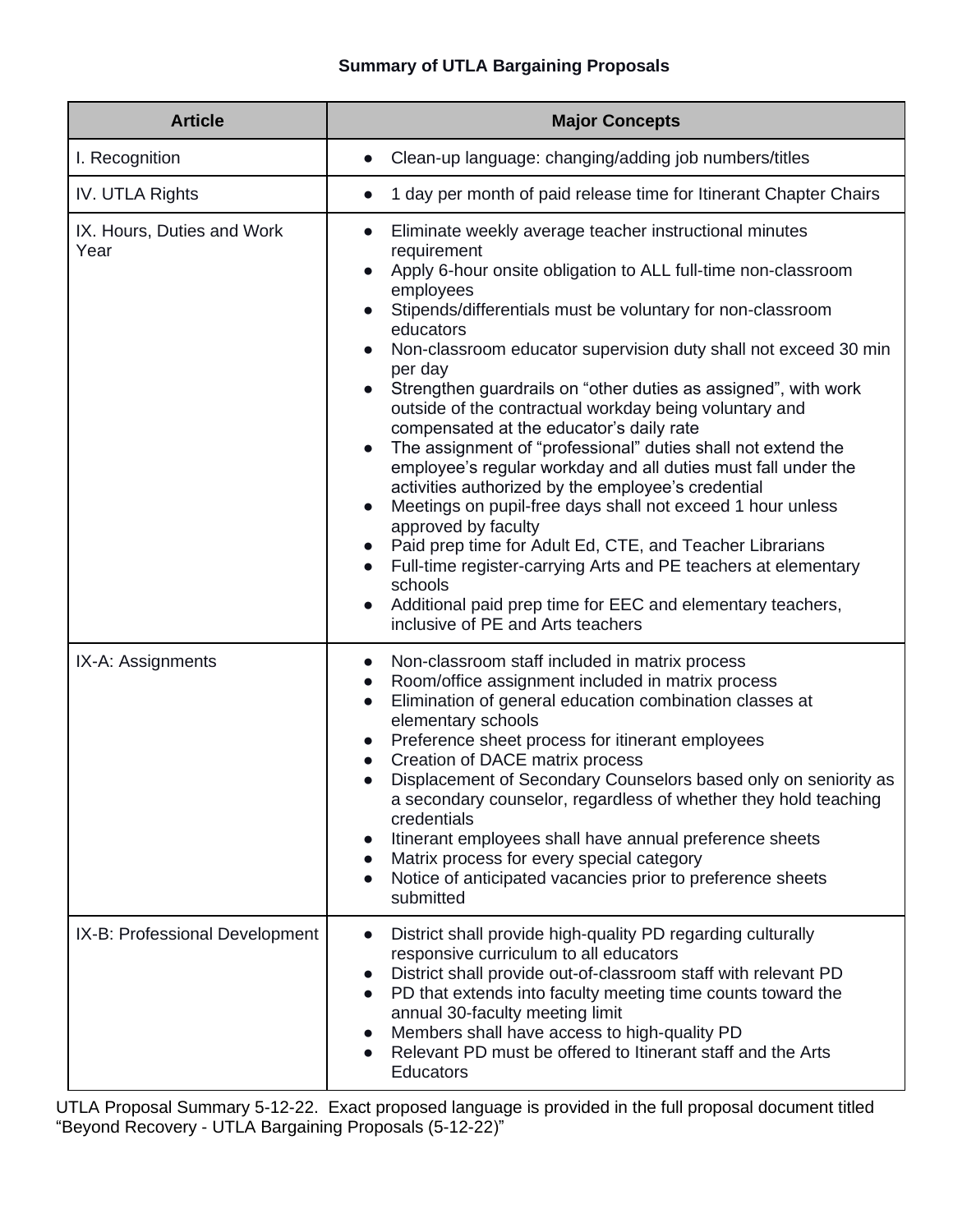| X: Educator Development and<br>Support | Establishment of an Evaluation Work Group (3 UTLA appointees +<br>2 District appointees) for itinerant employees<br>Clean-up language<br>$\bullet$                                                                                                                                                                                                                                                                                                                                                                                                                                                                                                                                                                                                                                                                                                                                                                                                                                                                                                                                                                                                                                                                                                                                                                                                                                                                                                           |
|----------------------------------------|--------------------------------------------------------------------------------------------------------------------------------------------------------------------------------------------------------------------------------------------------------------------------------------------------------------------------------------------------------------------------------------------------------------------------------------------------------------------------------------------------------------------------------------------------------------------------------------------------------------------------------------------------------------------------------------------------------------------------------------------------------------------------------------------------------------------------------------------------------------------------------------------------------------------------------------------------------------------------------------------------------------------------------------------------------------------------------------------------------------------------------------------------------------------------------------------------------------------------------------------------------------------------------------------------------------------------------------------------------------------------------------------------------------------------------------------------------------|
| XI-B: Master Plan                      | Expand and increase differentials for multilingual educators and<br>educators in dual-language programs<br>Include ASL in differential eligibility<br>Clean-up language                                                                                                                                                                                                                                                                                                                                                                                                                                                                                                                                                                                                                                                                                                                                                                                                                                                                                                                                                                                                                                                                                                                                                                                                                                                                                      |
| XII: Leaves and Absences               | Increase illness days for EEC employees from 10 to 14 days<br>annually<br>Increase paid illness days for substitutes from 4 to 6 days per year<br>Allow substitutes to accrue paid illness days for up to 3 years,<br>$\bullet$<br>option to cash out unused illness days<br>Unit members shall be able to utilize FMLA leave and accrued<br>contractual leave (illness and personal necessity) consecutively<br>and shall have the discretion as to which is utilized first<br>Employees shall be eligible to receive full-pay illness donations for<br>$\bullet$<br>each separate occurrence of a catastrophic illness or injury.                                                                                                                                                                                                                                                                                                                                                                                                                                                                                                                                                                                                                                                                                                                                                                                                                          |
| <b>XIV: Salaries</b>                   | <b>Attract &amp; Retain Educators</b><br>The salary of all certificated employees in the UTLA bargaining<br>unit, including Adult Education, CTE, and Substitute educators,<br>shall be increased by 10%, effective July 1, 2022; the salary of all<br>certificated employees in the UTLA bargaining unit, including Adult<br>Education, CTE, and Substitute educators, shall be increased by<br>an additional 10%, effective July 1, 2023<br>All certificated bargaining unit member positions shall be eligible<br>for the same annual Masters differential and the same annual<br>Doctorate differential<br>Increase the Masters differential for all bargaining unit members to<br>\$1,334 annually, with automatic future increases by the same<br>percentage as bargaining unit salary table increases<br>Increase the Doctorate differential for all bargaining unit members<br>to \$1,918 annually, with automatic future increases by the same<br>percentage as bargaining unit salary table increases<br>A new salary schedule shall be created for school nurses with a<br>\$20,000 increase to every cell of the 2021-2022 Salary T Table<br>A school nurse mentoring program shall be created with a \$4,398<br>annual differential for mentors<br>School nurses shall be compensated when required to travel and<br>when required to work outside of their contractual workday<br>Schools with more than 750 students shall be provided by the |
|                                        | central office with at least one full-time health assistant<br>Private and public sector experience as an RN shall be used, on a<br>year for year basis, for rating in school nurses on the school nurse<br>salary schedule                                                                                                                                                                                                                                                                                                                                                                                                                                                                                                                                                                                                                                                                                                                                                                                                                                                                                                                                                                                                                                                                                                                                                                                                                                  |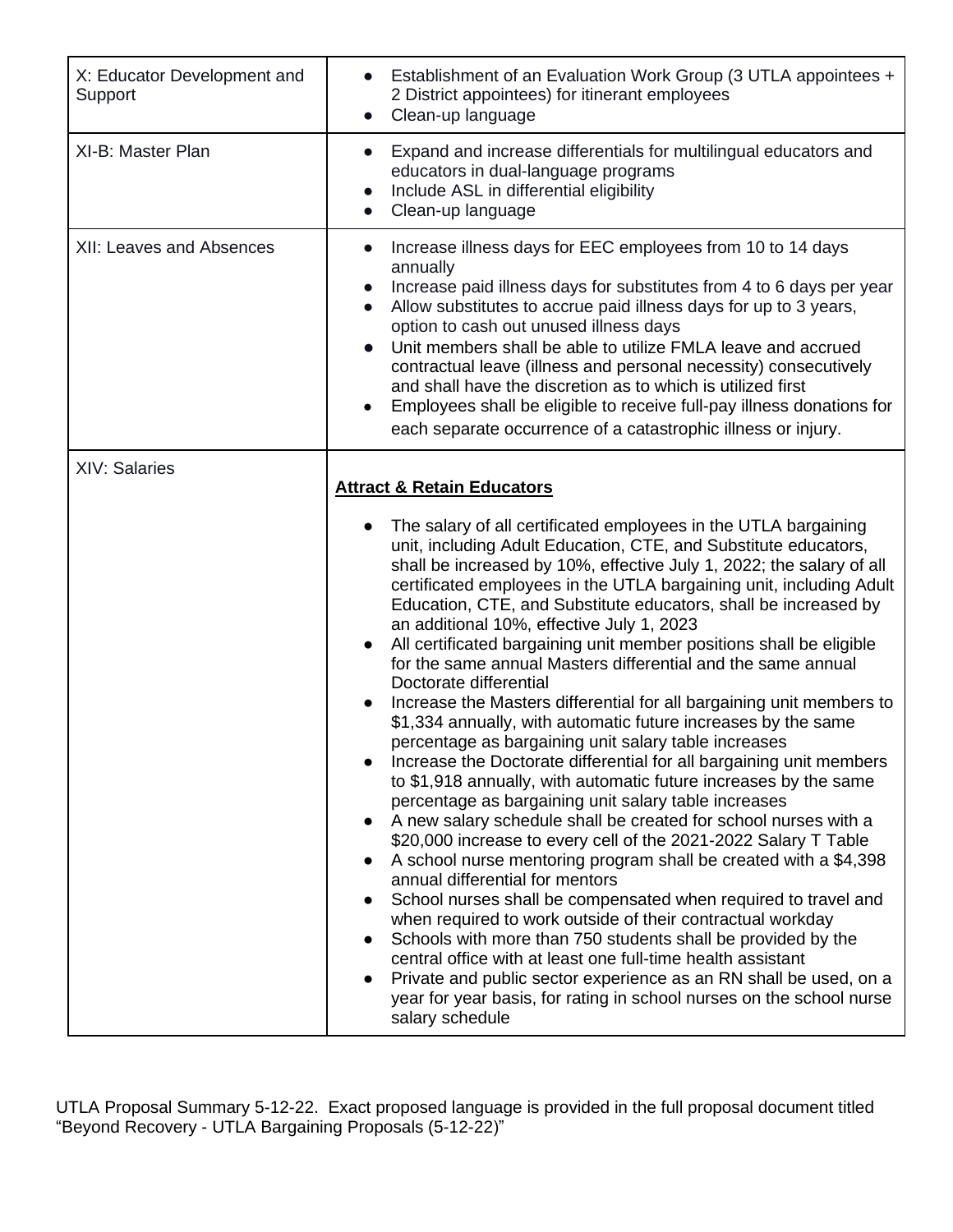| All unit members shall be provided up to \$2,000 annually as<br>reimbursement for costs associated with acquiring new credentials<br>or credential renewals, new certifications or certification renewals,<br>or new licenses or license renewals required for their continued<br>employment in their assignment, or for costs associated with<br>classes completed for the accrual of salary points<br>Increase the voluntary training rate from \$50 per hour to \$75 per<br>hour, with automatic future increases by the same percentage as<br>bargaining unit salary table increases                                                                                                                                                                                                                                                                                                                                                                                                                                                                                                                                                                                                                                                                                                                                                                                                                                                                                                                                                                                                                                                                                                                                             |
|--------------------------------------------------------------------------------------------------------------------------------------------------------------------------------------------------------------------------------------------------------------------------------------------------------------------------------------------------------------------------------------------------------------------------------------------------------------------------------------------------------------------------------------------------------------------------------------------------------------------------------------------------------------------------------------------------------------------------------------------------------------------------------------------------------------------------------------------------------------------------------------------------------------------------------------------------------------------------------------------------------------------------------------------------------------------------------------------------------------------------------------------------------------------------------------------------------------------------------------------------------------------------------------------------------------------------------------------------------------------------------------------------------------------------------------------------------------------------------------------------------------------------------------------------------------------------------------------------------------------------------------------------------------------------------------------------------------------------------------|
| <b>Equity Investments for Educators</b>                                                                                                                                                                                                                                                                                                                                                                                                                                                                                                                                                                                                                                                                                                                                                                                                                                                                                                                                                                                                                                                                                                                                                                                                                                                                                                                                                                                                                                                                                                                                                                                                                                                                                              |
| Increase each cell of the 2021-2022 Early Education Center salary<br>schedule by \$1,000 annually, prior to the implementation of any<br>bargained salary increase<br>All current and future Early Education teachers with a BA and a<br>$\bullet$<br>teaching credential shall be placed on the T Salary Table, effective<br>July 1, 2022<br>Provide Adult Education & CTE teachers with one hour of<br>preparation pay per week for every 5 hours of weekly instruction<br>Add a Step 6 and Step 7 to the Adult Ed Salary Schedule, with a<br>10% increase from Step 5 to Step 6 and a 10% increase from Step<br>6 to Step 7<br>Increase the hourly rate for Adult Education & CTE teachers<br>providing evening instruction as part of a "split shift" that includes a<br>day shift by \$10 per hour<br>• Carlson Home School educators shall be moved to the T Salary<br>Table, effective July 1, 2022<br>In addition to their primary assignment area, Carlson Home<br>$\bullet$<br>School teachers shall have no more than one (1) adjacent<br>assignment area (they currently have at least 2), and shall be paid<br>for one (1) hour of travel time per week at their regular hourly rate<br>of pay when assigned an adjacent area<br>Provide replacement pay for non-classroom unit members when<br>asked to provide classroom coverage<br>Eliminate requirement that unit members with National Board<br>Certification must work in a classroom setting to qualify for NBC<br>compensation<br>HHS staff required and/or directed to work outside of their<br>$\bullet$<br>contractual workday shall be compensated at their hourly rate of<br>pay<br>Secondary Arts Activity differentials equal to athletic differentials |
| <b>Equity Investments for Students</b>                                                                                                                                                                                                                                                                                                                                                                                                                                                                                                                                                                                                                                                                                                                                                                                                                                                                                                                                                                                                                                                                                                                                                                                                                                                                                                                                                                                                                                                                                                                                                                                                                                                                                               |
| Community School Coordinators shall work on B Basis, with days<br>worked outside of the school year mutually scheduled between the<br>coordinator and site administrator with a focus on accommodating<br>the demands of community work                                                                                                                                                                                                                                                                                                                                                                                                                                                                                                                                                                                                                                                                                                                                                                                                                                                                                                                                                                                                                                                                                                                                                                                                                                                                                                                                                                                                                                                                                              |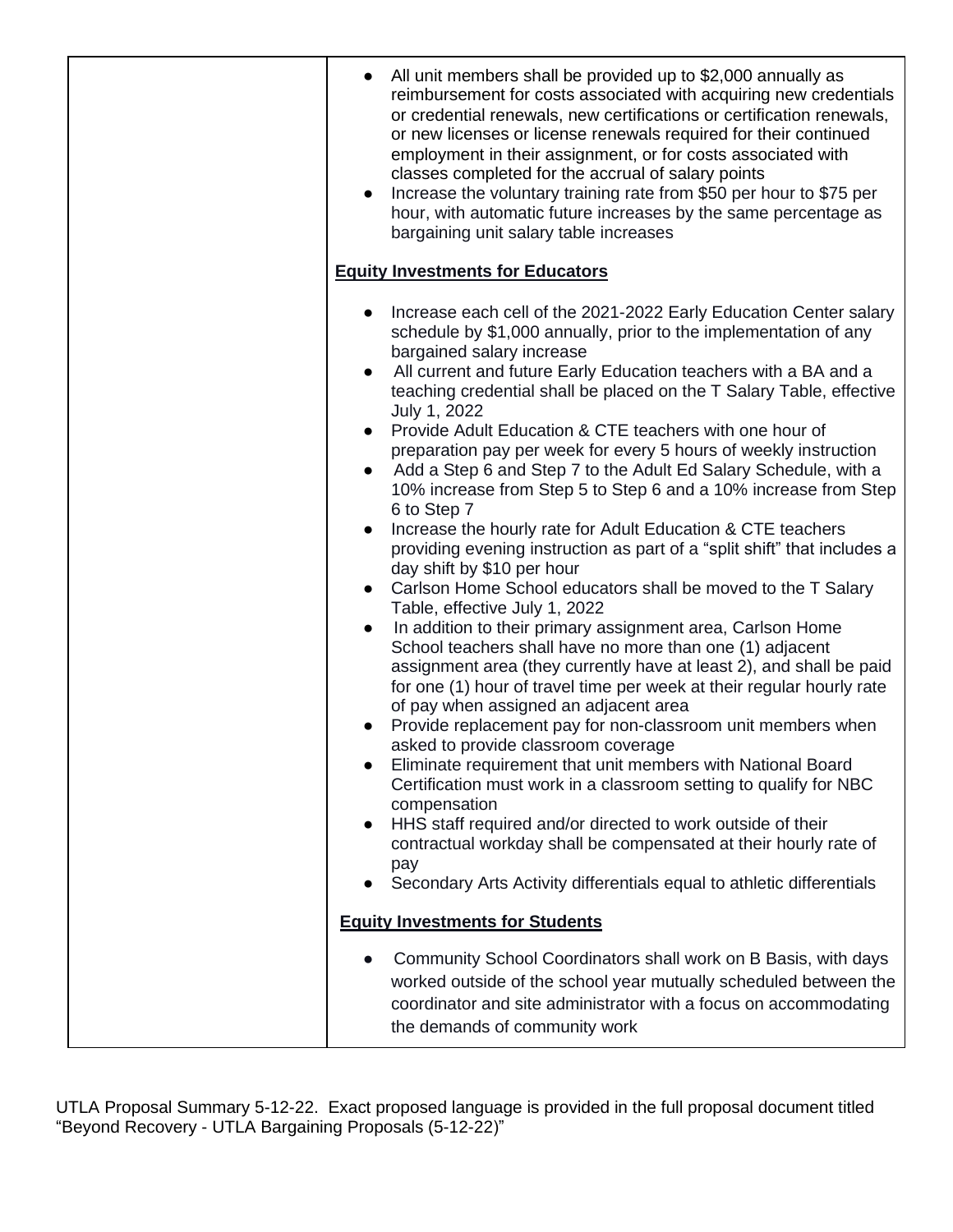|                                | All current DHH itinerants shall receive a one-time \$5,000<br>retention bonus for the 2022-2023 school year; all new DHH<br>itinerants hired for the 2022-2023, 2023-2024, or 2024-2025<br>school years shall receive a \$5,000 recruitment bonus upon being<br>hired<br>The District shall provide a \$5000 retention stipend for PSAs,<br>PSWs, RJ teachers and Academic Counselors working at a school<br>as part of BSAP for a minimum of 3 years. These payments shall<br>be as follows:<br>\$2000 upon completion of the 2022/2023 school year<br>\$2000 upon completion of the 2023/2024 school year<br>\$1000 upon completion of the 2024/2025 school year<br>Master Plan differentials for classroom and non-classroom<br>educators shall be expanded and increased in accordance with<br>the UTLA proposals for Article XI-B                                                                                                              |
|--------------------------------|------------------------------------------------------------------------------------------------------------------------------------------------------------------------------------------------------------------------------------------------------------------------------------------------------------------------------------------------------------------------------------------------------------------------------------------------------------------------------------------------------------------------------------------------------------------------------------------------------------------------------------------------------------------------------------------------------------------------------------------------------------------------------------------------------------------------------------------------------------------------------------------------------------------------------------------------------|
| <b>XV: Salary Point Credit</b> | Elimination of Section 5.0: "No Credit During Paid Time"<br>The District shall accept electronic submissions of certificates &<br>documentation required as evidence for salary point coursework<br>The District shall include full-time work experience and post-<br>baccalaureate coursework for rating in new bargaining unit<br>members, as long as that experience/coursework could apply to a<br>course being taught in the District<br>An LAUSD administrator appointee to the Training Credit Appeal<br>Panel must also be an LAUSD administrator appointee to the Joint<br><b>Salary Point Credit Committee</b><br>Unit members participating in voluntary professional development<br>sponsored by the District may choose between compensation<br>(voluntary training rate) or earning double the professional<br>development hours of the training itself towards earning salary<br>point credits                                        |
| XVIII: Class Size              | Universal class size reduction of 2 students in 2023/24, 2 more<br>students in 2024/25<br>Establish class size caps in Independent Study programs, with<br>reduction to 25 in 2023/24, and 23 in 2024/25<br>Accelerate the grievance process and provide compensation for<br>class size violations<br>Reduce PSW, PSA, and School Psychologist-to-student ratios per<br>school to 400:1 in 2023-2024 and to 350:1 in 2024-2025, with an<br>additional position after schools exceed 30% of any of the ratios<br>Clean up obsolete language<br>$\bullet$<br>1 full time teacher librarian for every elementary school with at<br>least 250 students and a half-time (2.5 days per week) teacher<br>librarian for elementary schools with less than 250 students<br>1 new off norm elective teacher for every secondary school<br>350-1 secondary counselor ratio with 10% threshold in 2023-2024<br>and a 300-1 ratio with 10% threshold in 2024-2025 |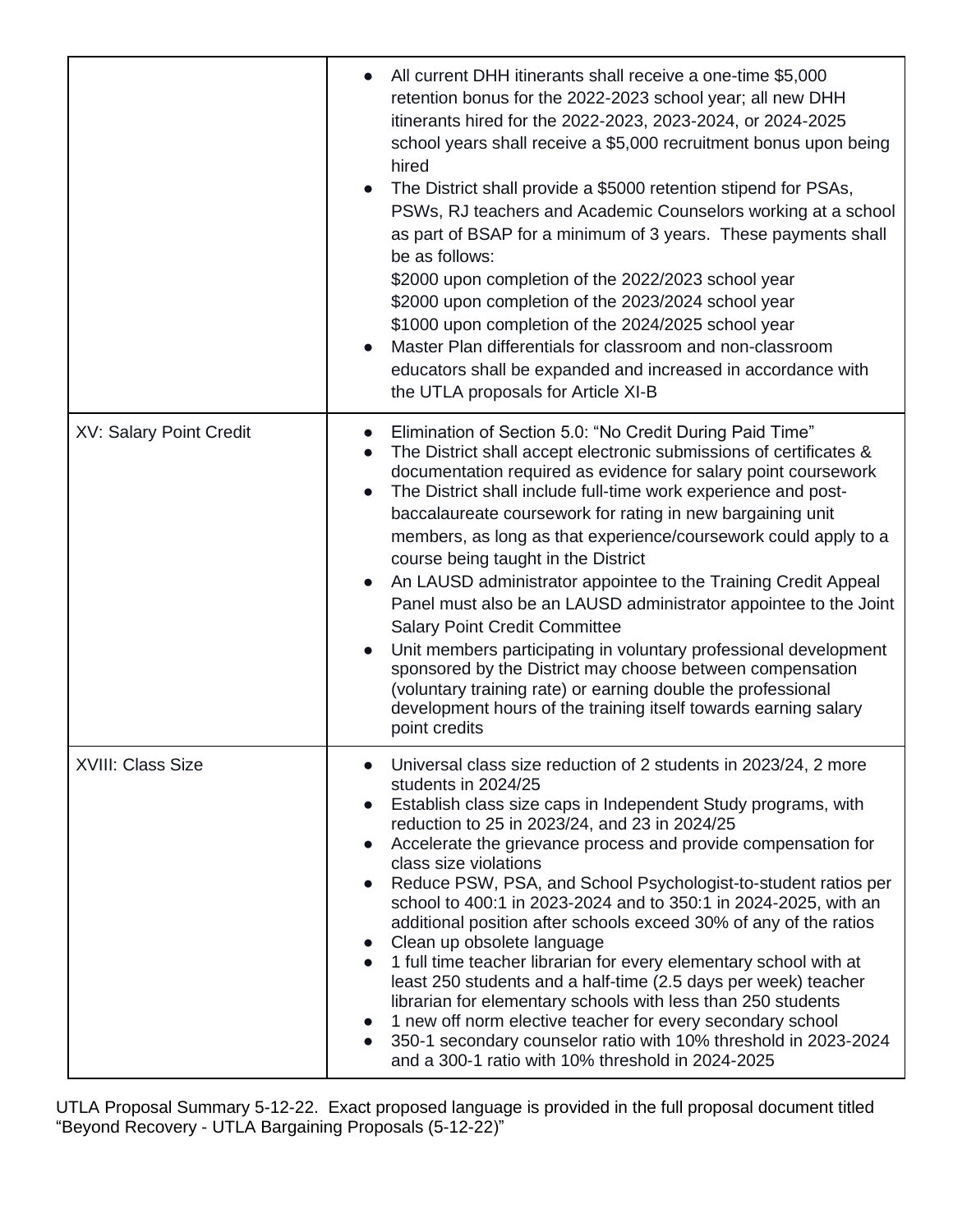|                                       | At least 1 college counselor for every high school with at least 350<br>$\bullet$<br>students                                                                                                                                                                                                                                                                                                                                                                                                                                                                                                                                                                                                                                                                                                                                                                                                                                                                                                                                                                                                                         |
|---------------------------------------|-----------------------------------------------------------------------------------------------------------------------------------------------------------------------------------------------------------------------------------------------------------------------------------------------------------------------------------------------------------------------------------------------------------------------------------------------------------------------------------------------------------------------------------------------------------------------------------------------------------------------------------------------------------------------------------------------------------------------------------------------------------------------------------------------------------------------------------------------------------------------------------------------------------------------------------------------------------------------------------------------------------------------------------------------------------------------------------------------------------------------|
| XIX: Substitute Employees             | Adult Ed teachers subbing for other Adult Ed classes paid at their<br>$\bullet$<br>hourly rate<br>Modify Incentive Plan to allow all substitutes in the process of<br>obtaining their credentials to be paid at enhanced rate and for<br>substitutes in middle schools to be paid at enhanced rate<br>Substitutes in extended assignments are entitled to classroom<br>$\bullet$<br>teacher's conference period, or paid at hourly rate if directed to<br>provide coverage during that time<br>Increase paid illness days for substitutes from 4 to 6 days per year<br>Allow substitutes to accrue paid illness days for up to 3 years,<br>$\bullet$<br>option to cash out unused illness days<br>Allow substitutes to apply for unemployment during school breaks<br>without district objection<br>Lower threshold for healthcare from 600 to 540 hours and extend<br>coverage through August/September of following school year<br>without having to work one day per month<br>Creation of separate lists of substitutes with specific credentials for<br>specialized assignments<br>Clean-up language<br>$\bullet$ |
| XXI: Adult and Career<br>Education    | Additional \$10/hr for all split shifts<br>All paid assignments to special projects during school recesses<br>$\bullet$<br>shall be approved by LSLC<br>Establishment of matrix procedure<br>$\bullet$<br>Clean-up language                                                                                                                                                                                                                                                                                                                                                                                                                                                                                                                                                                                                                                                                                                                                                                                                                                                                                           |
| <b>XXII: Special Education</b>        | SDCs limited to no more than 2 grade levels<br>Enforceable class size caps<br>$\bullet$<br>Compensation for class size violations<br>$\bullet$<br>Sub coverage for SPED + Gen Ed teachers for entirety of all IEP<br>meetings<br>SDCs shall have a minimum of 1 paraprofessional and 2<br>paraprofessionals for SDCs with students with AUT or ED<br>Protection of programs, establish when paraprofessionals can be<br>pulled from classrooms to assist with other duties<br>Increase number of assessment release days, up to 3 full release<br>$\bullet$<br>days per semester for completion of IEP related assessments<br>Additional compensation for RSPs and DIS Providers when initial<br>$\bullet$<br>assessments impact workload<br>Reduce Autism class size caps by 2 students<br>Strengthen Inclusion language<br>Support for classes that violate class size caps<br>Special education teachers paid their hourly rate for time writing<br>IEPs outside of the contractual workday                                                                                                                        |
| <b>XXIII: Early Education Centers</b> | Paid winter recess<br>Appropriate PD, compensated at whichever is higher between<br>hourly rate or PD rate<br>Increase number of illness days for year round EEC members                                                                                                                                                                                                                                                                                                                                                                                                                                                                                                                                                                                                                                                                                                                                                                                                                                                                                                                                              |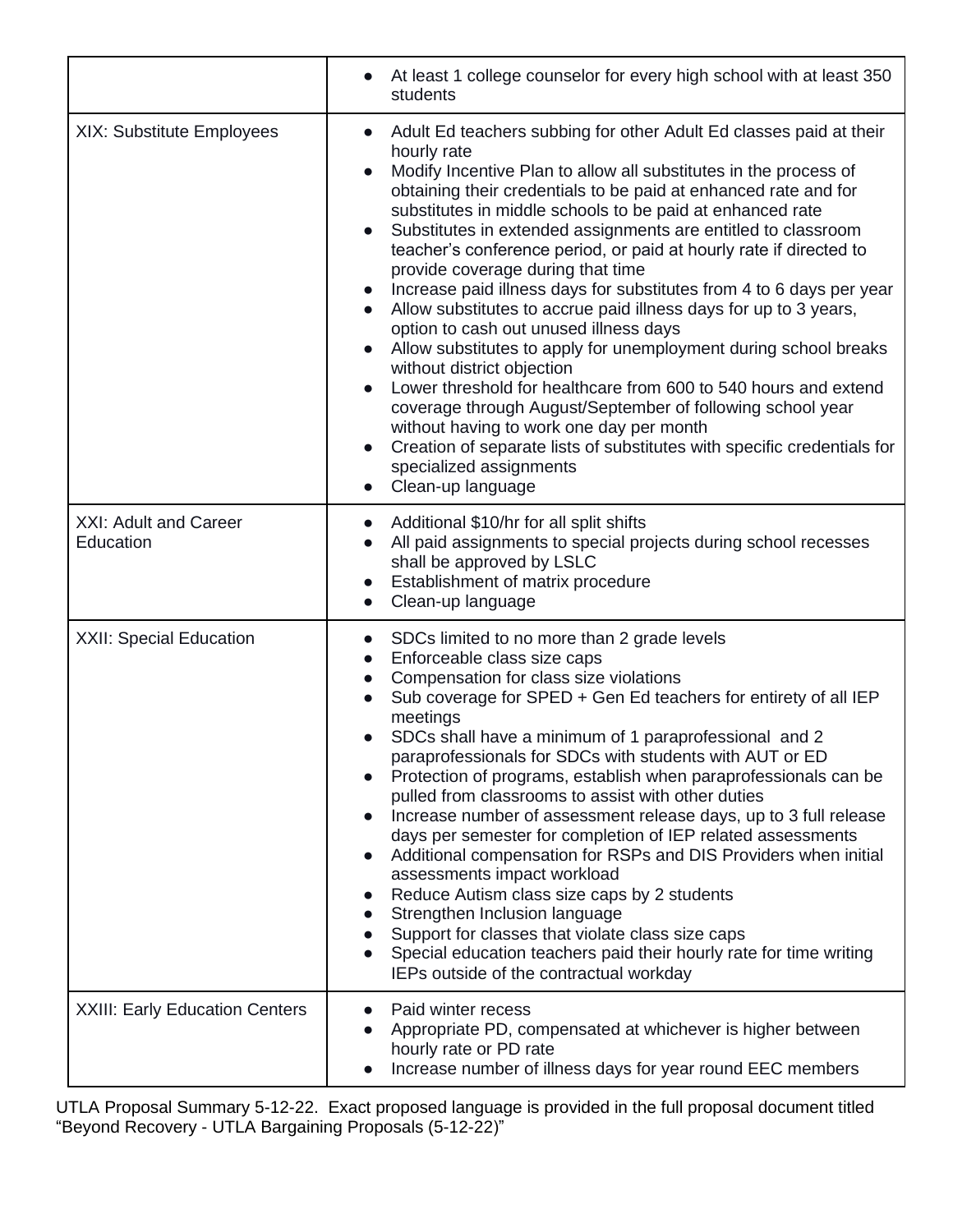|                                                                                      | Current and future EE teachers with BA and teaching credential<br>shall be placed on T Salary Table<br>Chapter Chairs not assigned closing shifts on days they need to<br>$\bullet$<br>attend UTLA meetings                                                                                                                                                                                                                                                                                                                                                                                                  |
|--------------------------------------------------------------------------------------|--------------------------------------------------------------------------------------------------------------------------------------------------------------------------------------------------------------------------------------------------------------------------------------------------------------------------------------------------------------------------------------------------------------------------------------------------------------------------------------------------------------------------------------------------------------------------------------------------------------|
| <b>XXIV: Positive Student</b><br>Behavior, Legal Support and<br><b>Property Loss</b> | Develop school-wide positive behavior support policies<br>$\bullet$<br>De-escalation/conflict mediation support<br>$\bullet$<br>Offer intervention for students facing suspension<br>$\bullet$<br>Re-entry meetings for suspended or previously incarcerated<br>$\bullet$<br>students when they return to campus<br>Additional support for schools that do not have the specialized<br>$\bullet$<br>personnel<br>Elimination of ammunition and weapons<br>\$77 million allocated towards positive safety initiatives<br>$\bullet$                                                                            |
| XXV: Academic Freedom and<br>Responsibility                                          | Eliminate standardized assessments that are not state or federally<br>$\bullet$<br>required<br>Strengthen District Assessment Committee language<br>$\bullet$<br>Strengthen Ethnic Studies language                                                                                                                                                                                                                                                                                                                                                                                                          |
| <b>XXVII Shared Decision Making</b><br>and School- Based<br>Management               | Include Arts Education representatives in the Itinerant Personnel<br>$\bullet$<br><b>Local District Advisory Committee</b><br>Strengthen language around LSLC's purview over PD and<br>$\bullet$<br>scheduling<br>Expand LSLC's budgetary purview to include all budgetary items<br>$\bullet$<br>not under the purview of SSC<br>Clean-up language                                                                                                                                                                                                                                                           |
| <b>XXVII-A Autonomous Schools</b><br>(new article)                                   | Streamline Pilot/ESBMM/LIS schools into "Autonomous Schools"<br>$\bullet$<br>Allow schools to enter/exit Autonomous School status through<br>$\bullet$<br>staff vote<br>Autonomous schools maintain entire contract, except when the<br>schools choose to waive elements<br>Existing Pilot/ESBMM/LIS schools are able to retain all existing<br>autonomies<br>Guardrails on Election to Work Agreement (EWA) process, exit<br>option for schools with EWAs through staff vote<br>Establishment of district supports for Autonomous Schools and<br>schools with SBM waivers                                   |
| <b>XXIX: Charter Colocation</b>                                                      | All over-allocated rooms/spaces must be returned to District<br>school by LAUSD Norm Day<br>All alternate agreements are subject to BOE approval<br>Community Schools exempt from charter co-location, prioritized for<br>removal of charters at existing co-located community schools<br>Creation of outreach team to engage school community and<br>encourage students to attend District schools<br>Charter schools must cede classrooms annually on campuses<br>$\bullet$<br>where enrollment is increasing at the District school (District<br>school enrollment prioritized over charter school space) |
| <b>XXX: Special Committees</b>                                                       | Clean-up language<br>$\bullet$                                                                                                                                                                                                                                                                                                                                                                                                                                                                                                                                                                               |